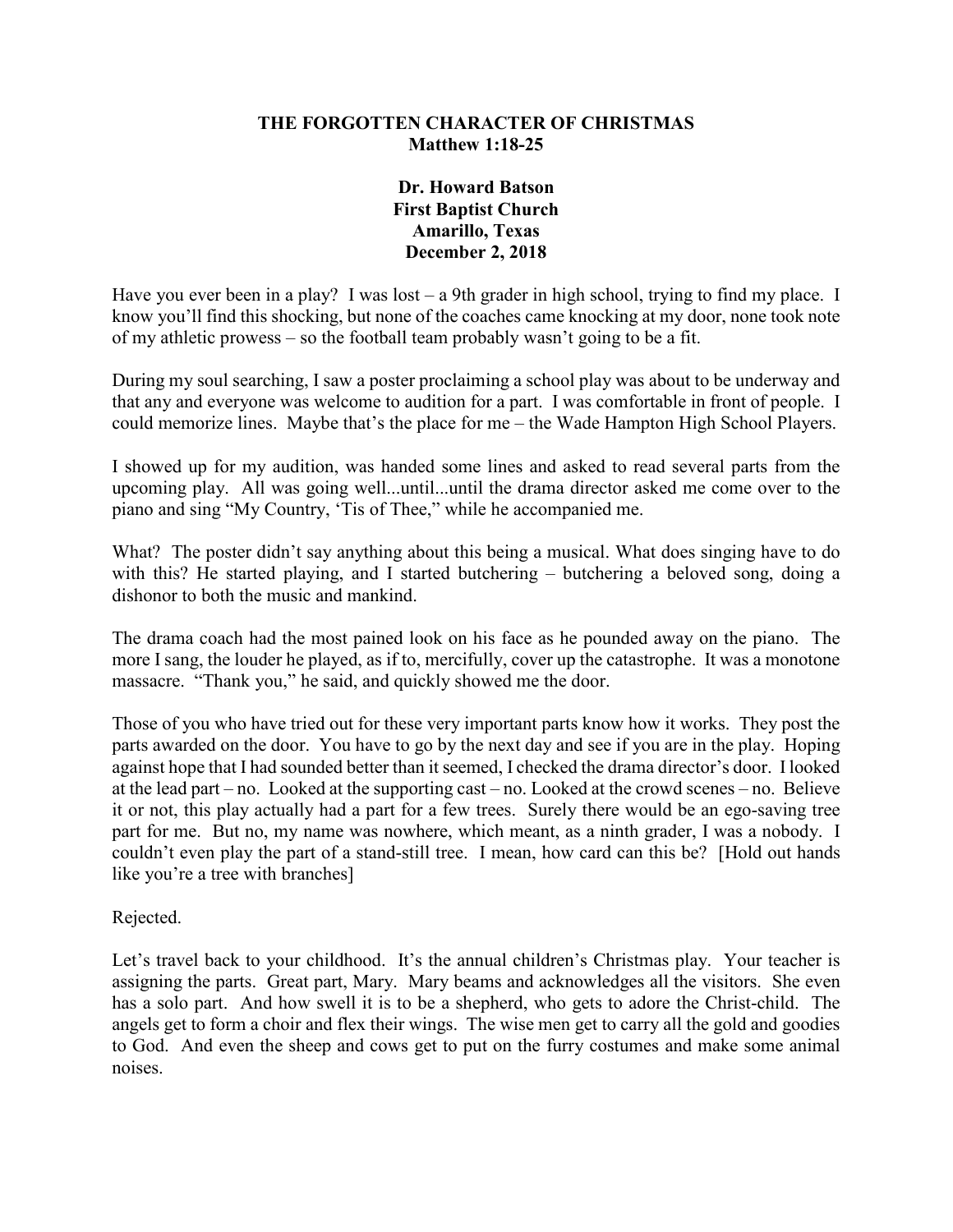But what about Joseph? Joseph always seems so very small in the Christmas story. Through the ages, for some unknown reason, Joseph has become a peripheral figure to the story. A stand-still tree! Nobody wants to play the part of Joseph, the forgotten character of Christmas.

But I'm not sure that's fair.

Luke tells the story from the mother's perspective – from Mary's perspective. But Matthew tells the story from Joseph's perspective.

The whole miracle of Christmas momentarily rested on Joseph's shoulders, awaiting his free decision to accept or reject the stunning news of an impending Messiah and the shocking way in which this salvation would enter the world. It is one thing to read and venerate the prophets and their words (Isaiah 7:14, "Behold, the virgin shall be with child, and shall bear a son....") It is quite another thing to have one's own fiancée suddenly become pregnant and to accept it all in stride. As one writer said about Joseph, "He opened his heart and spirit, his home and his whole future to the intrusion (which must have seemed more like an invasion) of the divine."

Let's start all the way at the beginning of Matthew. Luke, of course, has become the favorite Christmas text over the ages. You won't go to many Christmas Eve services where the Christmas story is from Matthew. No, we all want to hear from Luke. "There went a decree from Caesar Augustus that all the world should be taxed...." But not today. Today we're going to hear from Matthew.

How does Matthew start? It starts with one of those long lists of names that none of us really appreciate in the Bible; we rarely take the time to read them.

Matthew 1:1 The book of the genealogy of Jesus Christ, the son of David, the son of Abraham. To Abraham was born Isaac; and to Isaac, Jacob; and to Jacob, Judah and his brothers;

You get the picture. A list of names. But can we look at it more deeply than that? Can we treat it as more than just a list of names and travel back in time to see what it might have meant to those who first read the book?

Tracing one's family pedigree is regarded by many societies as enormously important – really part of who you are. I've never really explored the genealogy of my family, neither my father's line nor my mother's line, because once you discover it you have to deal with it. Turn over enough rocks down my family line and you're probably going to find a snake – or at least a mountain man from up in yonder hills who makes moonshine.

But genealogies could not be ignored or discounted in antiquity. In traditional societies, family trees are a vital part of who you are. In such ancient worlds, the telling of one's ancestry was as important a way of disclosing one's identity as producing a good resume is today. In fact, in the ancient world you might imagine a drum roll, a trumpet fanfare, and even a town crier calling for attention. "Pay attention. Here's the list."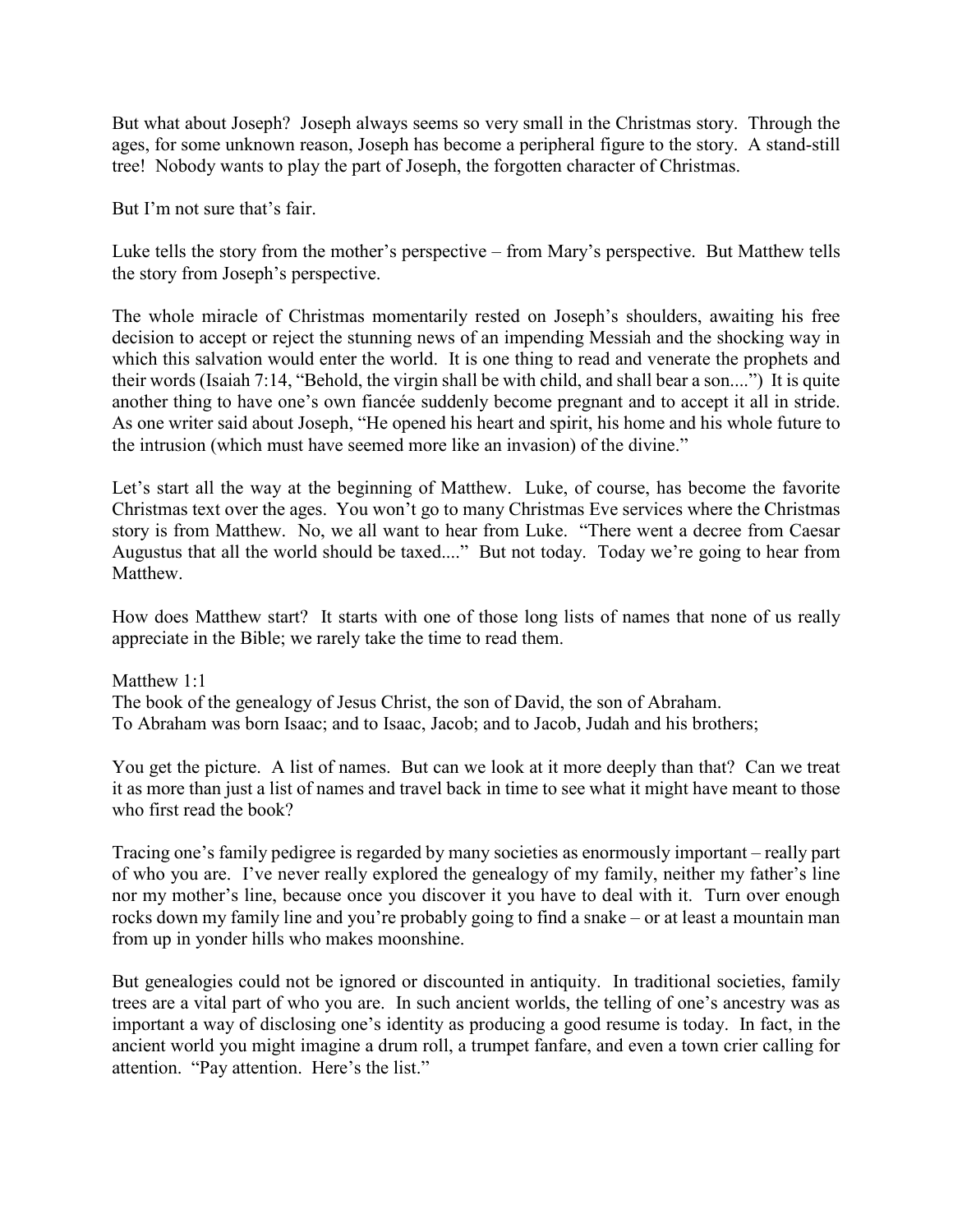Any first century Jew would find Matthew's list both impressive and compelling. Like a great procession or parade down the city street, we watch the figures who come at the front and we pay attention in the middle. But all eyes are waiting for the one who comes in the position of greatest honor – right at the end. You know, like Santa Claus ending the Macy's Thanksgiving Day parade.

Most Jews would begin telling their ancestry with Abraham. But only a select few, by the first century A.D., would be able to trace their line right through King David (v. 6). And even fewer would be able to continue by going through Solomon (v. 7) and the other kings of Judah all the way to the Exile.

To list those kingly names to tell your story was making a political statement. And you wouldn't want Herod's spies to overhear you boasting that you are a part of the true royal family. But that's exactly what Matthew is doing for Jesus. A lot of kings in Jesus' list.

But it's more than that. Not only does Jesus have this great kingly lineage, but He is the apex of that lineage. He's the real fruit from the family tree. Matthew arranges the genealogy into three groups of fourteen – or you could say six groups of seven names. The number seven was, of course, the most powerful, symbolic number in Judaism. And to be born at the beginning of the seventh list of seven in the sequence was to be clearly the climax of the whole parade. This birth, Matthew is saying, is what Israel has been waiting for thousands of years.

Interestingly enough, there are also some "shady ladies" who join this lineage of kings. Tamar, who played the part of a prostitute (v. 2), as well as Rahab, the prostitute (v. 5).

But finally in this list we make our way down to verse 16, where we have, "Jacob was the father of Joseph the husband of Mary, by whom was born Jesus...."

Matthew is making clear that Joseph is the legal father of Jesus, but he is born biologically only to Mary. "By whom" refers to Mary.

Joseph, the forgotten character of Christmas. He makes Matthew's list.

Let's look at verses 19-25.

Joseph had a crisis on his hands. His fiancée was pregnant, and he wasn't the father of the baby. While reproductive science wasn't nearly at the state then that it is now, everybody knew how babies came into the world. Joseph knew. And even though he was not yet aware of the workings and way of God, he didn't want to embarrass Mary. He wanted to avoid the extreme. He didn't want to make her a public example or to cover his own shame with hers.

What do we know about Joseph, this forgotten character of Christmas.

#### **I. He was a righteous man.**

Look at verse 19. Interestingly enough, righteous is the same word used to describe Jesus later in Matthew's Gospel (27:19, "Have nothing to do with that righteous man," Pilate's wife). Joseph,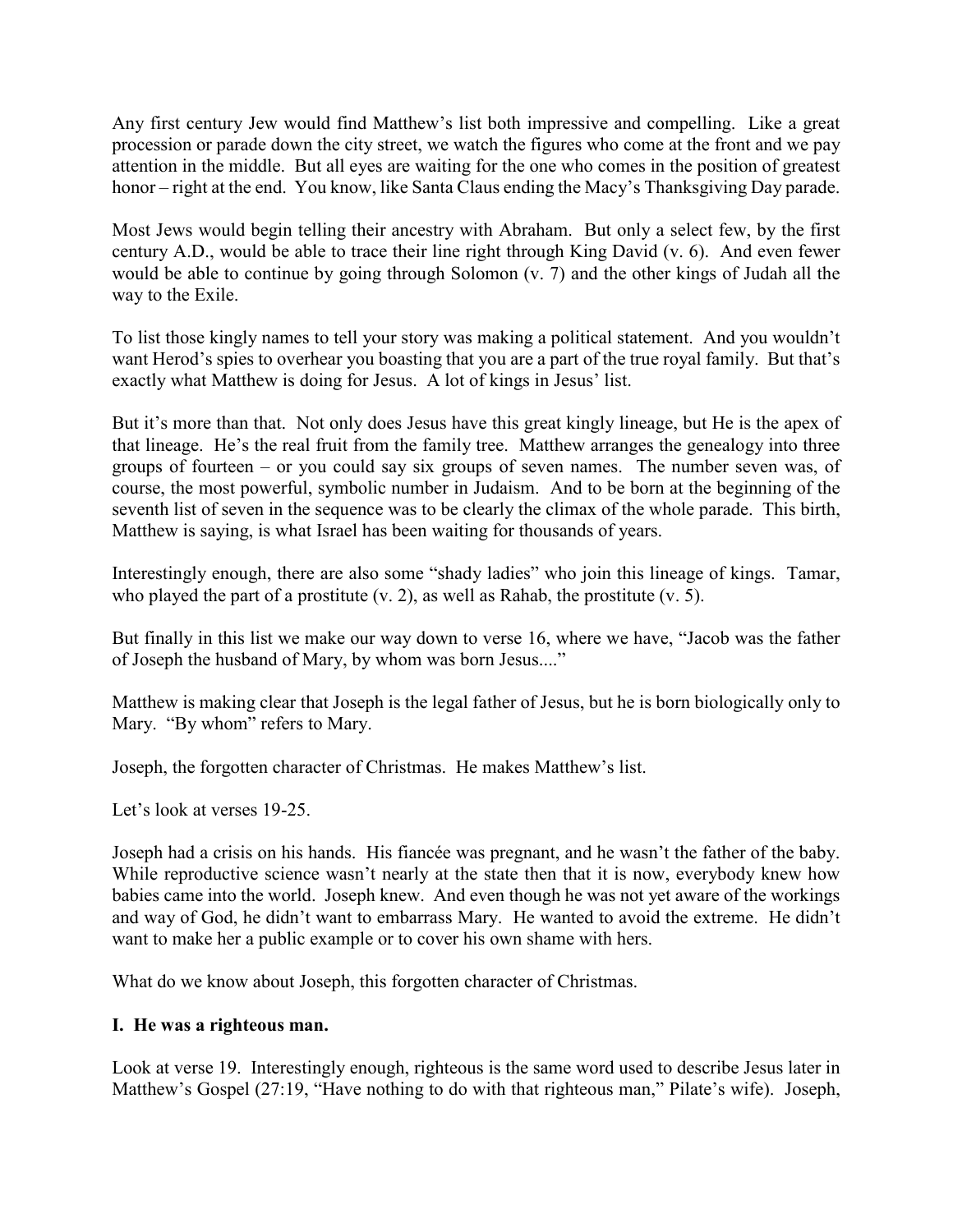like Jesus, is righteous. His righteousness is seen in his kind attitude toward Mary. In his anger, he could have desired to expose her as a presumed adulteress, but, instead, as a righteous man, he was kind, willing to end the relationship quietly.

### **II. He was a man of radical submission.**

Over the years, Joseph had cultivated a reverence for God and a sensitivity to hearing His voice. He must have created silence. He must have created space for God in his life. And when God was present through the person of the angel, he both heard and obeyed the word of God.

The words of God could have sounded like this: You, Joseph, have been chosen. You will name him Jesus, Savior. You will raise him, care for him, protect him and his mother. Emmanuel will live under your roof and sit upon your lap. You will change his diaper. Teach him how to walk, paddle a boat, and use a saw and a hammer.

Being obedient was a way of life for Joseph. Surely he had imagined an ordinary life – being a good construction worker and following the laws of God. But God intervened, interrupted, changed his life forever through this dream.

Notice that after the angel told him not to be afraid to take Mary for his wife, to end his divorce plans because that which was within her was of the Holy Spirit, that the birth of Jesus was, in fact, the fulfillment of a prophecy, look how Joseph responds with this radical submission (verse 24): "And Joseph arose from his sleep, and did as the angel of the Lord commanded him, and took her as his wife."

#### Look at Matthew 2:13-14.

Now when they had departed [speaking of the wise men], behold an angel of the Lord appeared to Joseph in a dream, saying, "Arise and take the Child and His mother, and flee to Egypt, and remain there until I tell you; for Herod is going to search for the Child to destroy Him." And he arose and took the Child and His mother by night, and departed for Egypt.

#### Look at 2:19-21.

And when Herod was dead, behold, and angel of the Lord appeared in a dream to Joseph in Egypt, saying, "Arise and take the Child and His mother, and go into the land of Israel; for those who sought the Child's life are dead." And he arose and took the Child and His mother, and came into the land of Israel.

Joseph always listens to the word of God and obeys the word of God. He is a righteous man as seen through his radical submission to God's word.

#### **III. He has a risky faith.**

Think about it for a moment. Who had the greatest faith – Joseph or Mary?

We don't have to have a competition, but both of them were told that Mary was going to have a child. Mary knew she had not been with a man. Joseph had to believe the impossible. Think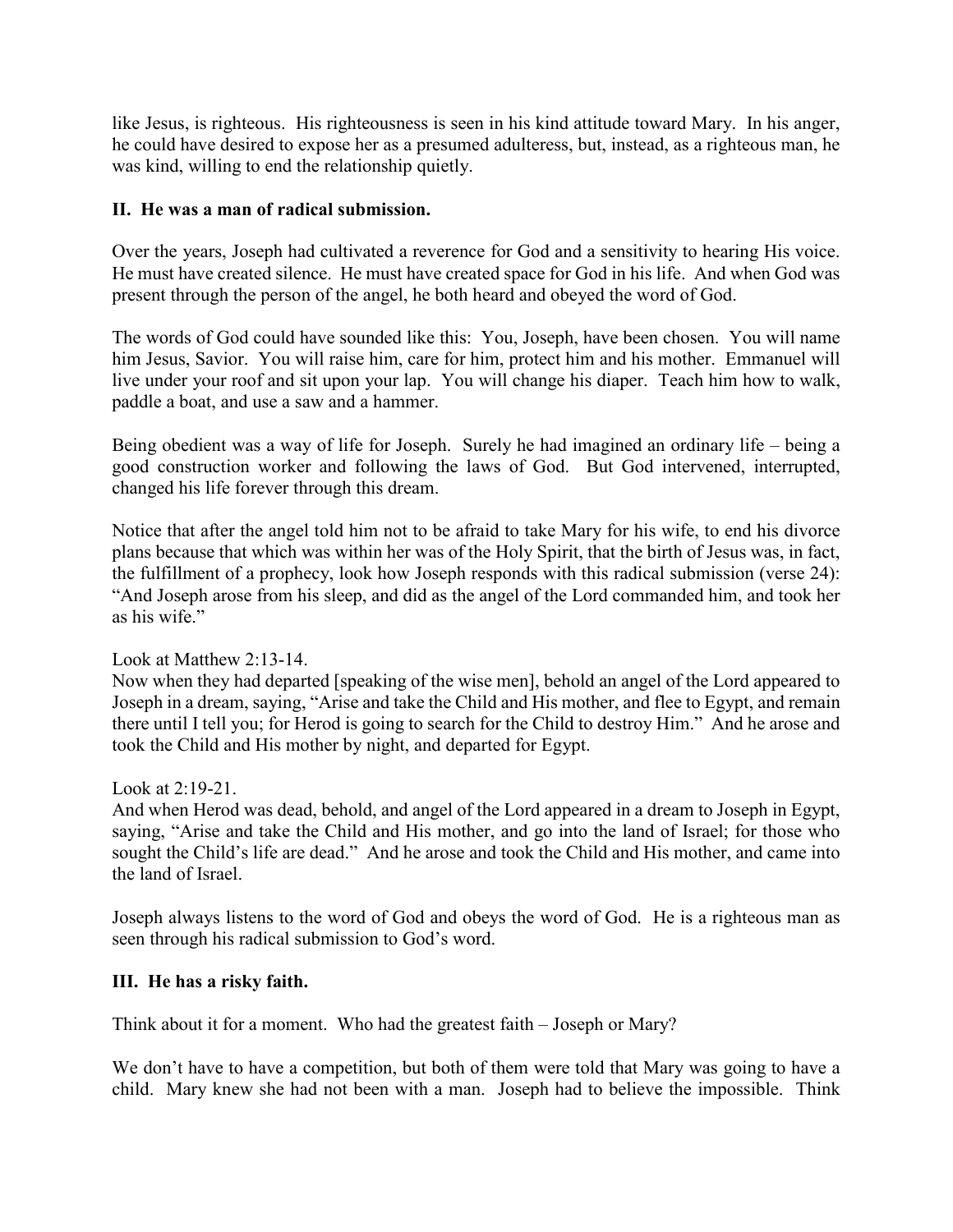about it. As a woman with child, Mary knew her body was changing. She knew the child was growing in her womb. She had absolute knowledge that she had not been with a man. So she had no reason to doubt the promise whatsoever.

But for Joseph there must have been times when it seemed, after the angel disappeared and the dream was distant, that there might have been another explanation for Mary's pregnancy. Times when he was torn between doubt and belief. When he wrestled with the power of the laws of nature versus the word of the angel. And he was willing, as we saw in Matthew 2, to move to Egypt – a faith like his forefather Abraham – not even knowing exactly where he would go.

## **IV. Joseph had remarkable devotion.**

In his marriage to Mary and the responsibility of raising baby Jesus, Joseph took on a new number one priority. All of his other pursuits, goals, and dreams took a back seat to his purpose of taking care of the holy family. In fact, he even set aside physical relations with Mary (Matthew 1:25) until after the birth of Jesus.

# **V. He was a role model father.**

When Jesus spoke of Father, he was speaking of God. When Jesus gave the Model Prayer, He said, "Our Father, who art in heaven." And He even said, "I and My Father are one." Jesus clearly identified God as His Father.

But where did Jesus as a human get the impression of what a father could be like? On the human side of the equation, He understood what it meant for someone to be a loving father through what He had learned from Joseph. You can go home and think about that one for a while.

# **VI. He had the responsibility of naming our Lord.**

Look at verses 21-23. Joseph was told to name this boy Jesus and then told in verse 23 that the virgin shall bear a son and he will be called "Emmanuel," which means "God with us."

Maybe we see who the Baby is through His two names. The name Jesus, of course, was a popular boy's name. It was the name "Joshua" in Hebrew – the one who brought the Israelites into the Promised Land after the death of Moses. It was a name that held great meaning for the sons of God's people (Yahweh saves).

But this new Joshua, this new savior – look at verse 21. "He will save His people from their sins."

Notice His second name, Emmanuel, from Isaiah 7:14. It was not given to anyone else. It wasn't like the name Joshua because "Emmanuel" was too much to say about any other child – he was "God with us." With this baby boy, Matthew knows that it will be different. Matthew closes out his gospel with Jesus' promise is that He is Emmanuel. He is God with us. Jesus' last words in Matthew are "For lo, I will be with you, even to the end of the age."